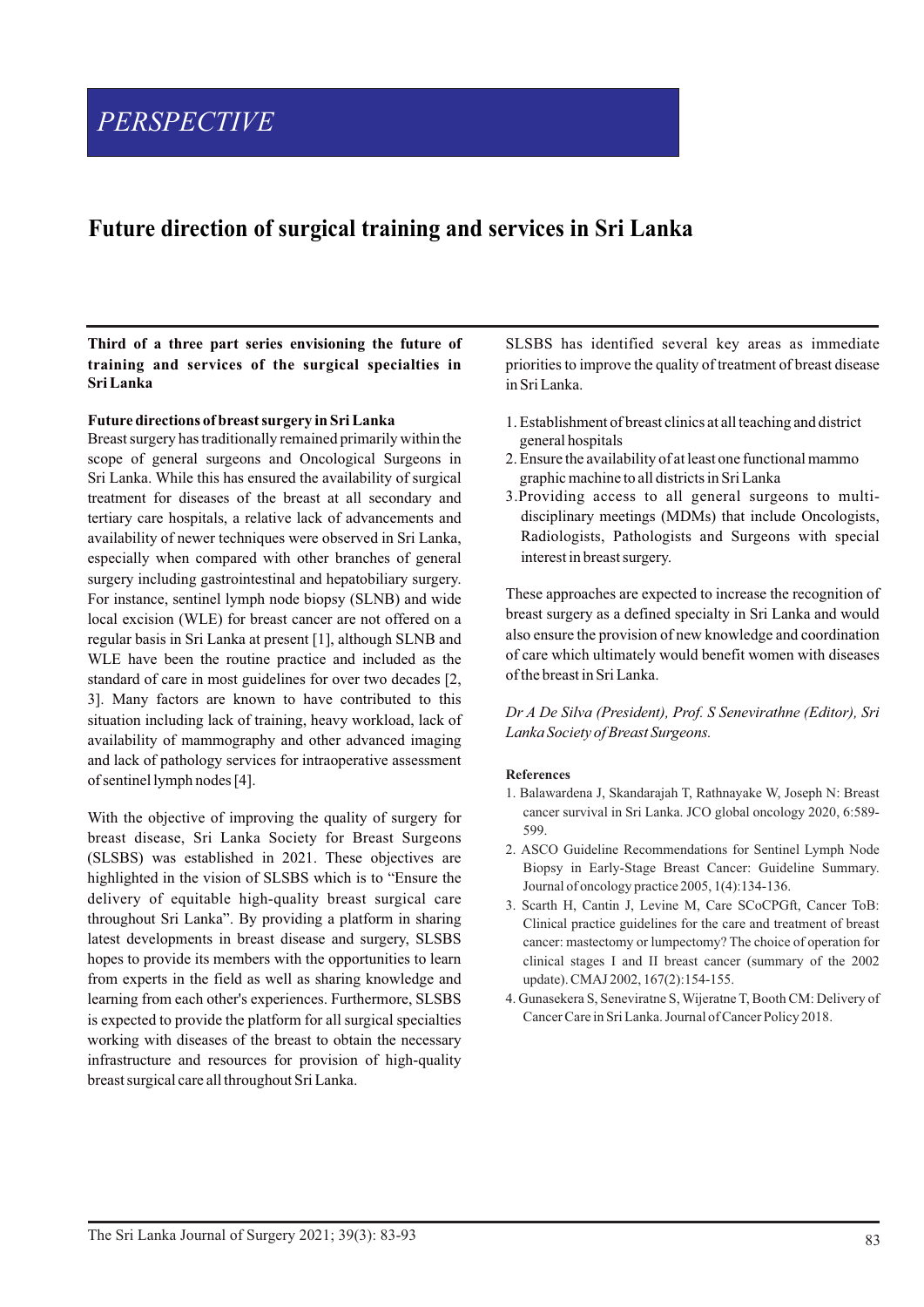# **Future of Cardiothoracic and Thoracic Surgery in Sri Lanka**

Cardiothoracic Surgery in our Island nation has improved to great heights over the last two decades. However, there is still a lot more work to be done in order to provide a high-quality service to our patients, in keeping with world standards. There are mainly two arms to this future development. They are improving the accessibility to cardiothoracic surgical services and super-specialization of the specialty.

The current number of surgeries performed seem to be thoroughly inadequate to keep up with the ever-growing demand. This leads to long waiting lists resulting in increased mortality and morbidity among patients awaiting surgery. We hope to overcome this by setting up a couple of more centers, and increasing the capacity of the existing units. The aim would be to centralize services and have a few high-volume centers to cope with the ever-increasing demand for surgery. The National Heart Centre to be set up in Colombo will be the pinnacle of this effort.

Once the number of commonly performed cardiothoracic surgeries increase, then we will be able to concentrate on super-specialization in order to offer the full range of cardiothoracic surgical services currently practiced across the world, to our patients. These include Heart and Lung transplant, ECMO, minimally invasive cardiac surgeries and arrythmia surgery. The heart transplant programme although commenced, need a boost and revival while the ECMO programme which has been off ground for a while is increasingly being used to salvage the critically ill patients. Minimally invasive cardiac surgeries have also commenced in the form of MIDCAB. However, this needs to be extended to minimally invasive valve surgeries, etc.

Paediatric cardiothoracic surgical services have improved tremendously over the past 15 years after the commencement of a separate service which now caters to approximately half of the yearly need for newly diagnosed patients. However, the capacity needs to be significantly increased not only to manage the new patients each year but also to cater to patients deferred surgery each year and to patients needing repeated interventions. The worldwide goal in paediatric cardiothoracic surgery is to provide timely surgery for all the patients with congenital heart disease. To achieve this in Sri Lanka, trained surgeons in paediatric cardiac surgery are the prime necessity. Measures are underway to create the specialty of paediatric cardiothoracic surgery by year 2022 which will pave the way to increase the number of paediatric cardiothoracic surgeons to achieve the above goal and help establishment of new centers providing the service. This will help to expand the service to establish a Grown-Up Congenital Heart [GUCH] programme for the country, a paediatric Extra Corporeal Life Support [ECLS] service, paediatric heart transplantation and to offer complex biventricular repairs and surgery for hypoplastic left heart syndrome in the time to come.

Thoracic surgical service had been established at Chest Hospital, Welisara several decades ago. This has been later named as the National Hospital for Respiratory Diseases [NHRD]. The new era of dedicated Thoracic surgery with modern facilities such as VATS [Video Assisted Thoracic Surgery] began in 2007 and has evolved since then. Now there are four board certified Thoracic surgeons. Currently NHRD is the only tertiary referral center for the entire country. It provides surgical and bronchoscopic procedures for diagnosis and treatment of various chest related pathologies ranging from infections, malignant diseases to complicated chest trauma. With the qualifying of more surgeons and the improvement of infrastructure, the services could be expanded to the level of performing Lung transplantation and Robotic surgery. The establishment of new units will improve accessibility in the future.

### *Dr A. D. Kapuruge [President], Dr M De Soysa [Secretary], Dr K Singappuli, Dr S Handagala and Dr T Harishchandra [ Editor] of Association of Cardiothoracic Surgeons.*

**Progress and future of endocrine surgery in Sri Lanka** Endocrine surgery is an emerging specialty world over [1]. The specialty of endocrine surgery in Sri Lanka had very humble beginnings and it has progressed rapidly as the Postgraduate institute in of Medicine [PGIM] gave due recognition by making general surgery with special interest in endocrine surgery one of the specialties recognized by the PGIM for board certification and 3 surgeons have chosen this specialty so far. It is evident that endocrine surgery as a standalone specialty will develop in Sri Lanka with the passage of time. Those undertaking treatment of endocrine disorders must encourage more people to take up the specialty and fine tune the training process in order to deliver the best in endocrine surgery to the patients [1, 2 &3].

In terms of the service commitment in endocrine surgery most general surgeons and surgeons of other disciplines undertake thyroidectomy and there is a need to standardize management of surgical endocrinology with development of guidelines. While some guidelines are available for thyroid diseases, much more needs to be done to optimize management. Majority of the endocrine surgical work will be dealt with by general and other surgeons in the foreseeable future. There is a need to develop at least 3 or 4 centres of excellence to deal with difficult, complex, and recurrent surgical endocrine problems to offer the best care to patients.

The role of technology in endocrine surgery is an issue that needs careful consideration especially in the future. Advances in technology have undoubtedly helped the standard of care but the access to investigations and treatment is not equitable. It would be desirable to have well equipped laboratories and radiology departments which will provide access to investigations of the four main endocrine organs namely the thyroid, parathyroid, adrenal, and endocrine pancreas, to all patients, at least in teaching hospitals.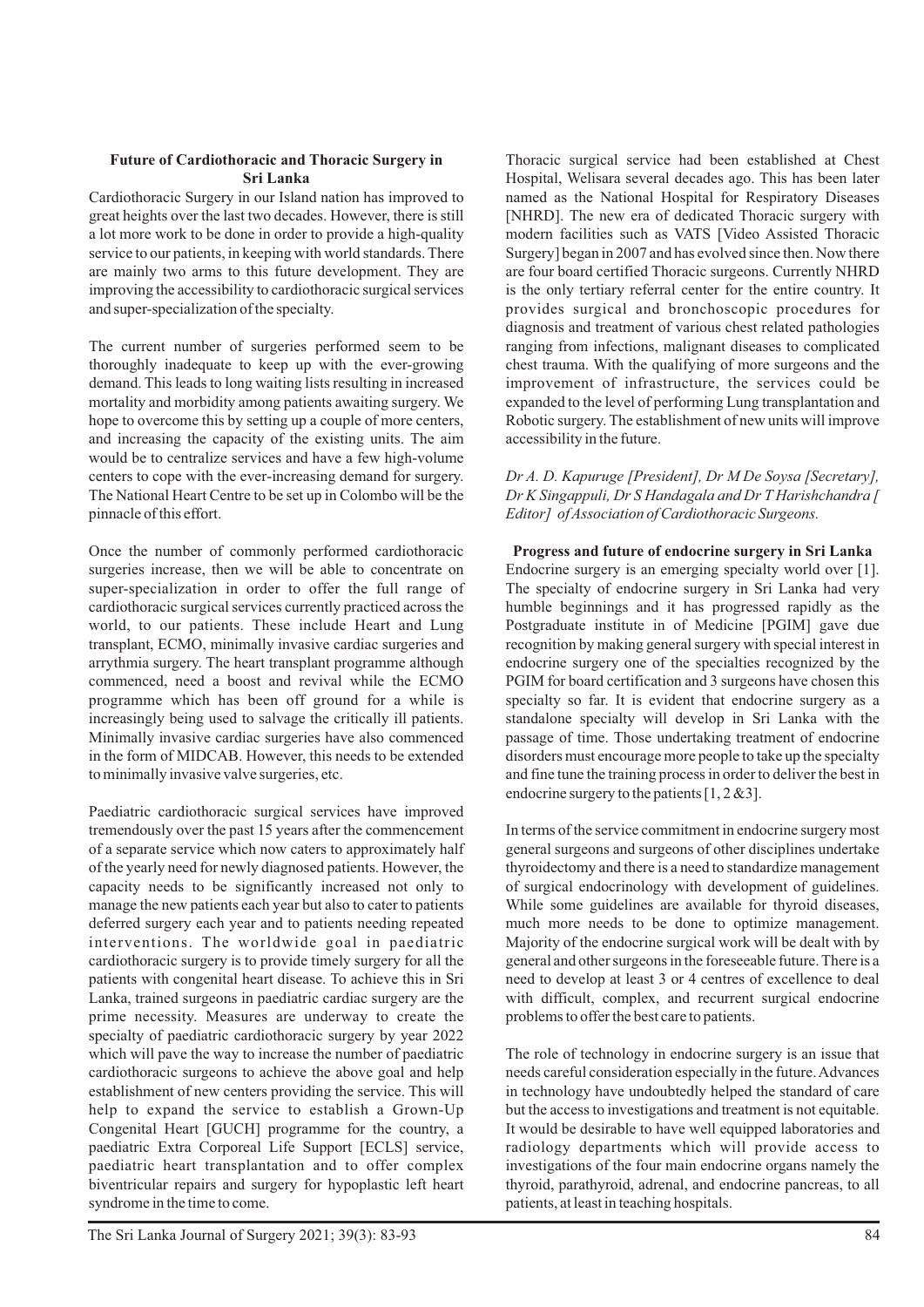In terms of surgery and management, the role of the endoscope, the robot and other newer devices in endocrine surgery need to be clearly defined for Sri Lanka. The main issues that need to be resolved are availability, sustainability, safety, and the cost effectiveness of these techniques. The mere possibility is not a criterion to recommend a procedure for standard practice, the relevant factors and circumstances must be analyzed before a decision is made [4, 5]. While there is no doubt that technological advances will need to be incorporated into the practice of endocrine surgery in Sri Lanka, a careful deliberation and prudent decision making is the need of the hour.

There is a lamentable lack of robust evidence in the practice of endocrine surgery world over. In Sri Lanka there is hardly any reliable evidence emanating from the main centres. The need to collect our own data and make the practice of endocrine surgery evidence guided cannot be overemphasized [3].

There is much work to be done in terms of policy making, training, service provision and research in endocrine surgery in Sri Lanka. The process has been started and the need is to sustain the effort and move the specialty forward so that endocrine surgery in Sri Lanka will be able to match the best practices in the region, if not the world over.

*1 2 2 Prof R Fernando , Dr ABanagala and Dr S Seneviratne <sup>1</sup>North Colombo Teaching Hospital <sup>2</sup>National Hospital of Sri Lanka*

#### **References**

- 1. Leigh Delbridge Endocrine surgery a 23-hour specialty? Journal compilation © 2009 Royal Australasian College of Surgeons doi: 10.1111/j.1445-2197.2009.04460.x
- 2. J. J. Earnshaw and D. Alderson. Sustainable global surgery BJS  $2014:101:1-2$
- 3. Ranil Fernando Global trends and equitable care in endocrine surgery. The Sri Lanka Journal of Surgery 2017; 35[4]: 1-2
- 4. Cabot JC, Lee CR, Brunaud L, Kleiman DA, Chung WY, Fahey TJ III, Zarnegar R. Robotic and endoscopic transaxillary, thyroidectomies may be cost prohibitive when compared to standard cervical thyroidectomy. Surgery 2012; 152:1016- 24.https://doi.org/10.1016/j.surg.2012.08.029
- 5. Nicole R. Jackson ,Lu Yao, Ralph P. Tufano, Emad H. Kandil Safety of robotic thyroidectomy approaches: Meta-analysis and systematic review Head & Neck Volume 36, Issue 1: 137–143,January 2014

#### **Future direction of general surgery**

At the onset, surgeons used to perform surgeries on the whole body. However, with the advent of precise knowledge and high precision skills lead to ramification of surgery into speciality surgery and general surgery [1].

Still, the general surgeons carried out most common surgical procedures and bore the brunt of the surgical emergencies including trauma. At this stage, who would care for trauma

# **Special Interest training**

To face these challenges, the Association of General Surgeons of Sri Lanka [AGSSL] and the Speciality Board of General Surgery of the Post Graduate Institute of Medicine [PGIM] of Sri Lanka introduced a significant change to their training schedule by introducing a special interest to their doctorate, the MD surgery degree. There are seven such domains of special interests [2].

With this change, we expect to have surgeons with exceptional skills in a particular domain and supervise and manage more general surgical problems and emergencies.

# **Special interest associations and professional bodies**

Already few special interest associations have been formed under the AGSSL and collaborations established with several others. Main objective of this move is to engage with relevant surgical and non- surgical colleagues. In future, these associations will be further strengthened to nuture the special interests of general surgery.

# **Cluster system**

The need to have a good inter-hospital and inter-unit referral system cannot be overemphasized. For example, one general surgeon could refer a patient to his colleague trained in a particular special interest.

The general surgeons will be proposing and supporting a cluster hospital system to promote sharing hospital resourcesboth human and infrastructure. The cluster would consist of a few close-by hospitals functioning as one trust. This will allow general surgeons to improve their interest while attending to day to day work. All necessary infrastructure will be provided to the particular hospital while the post should be advertised with the relevant interest.

Above is a challenging but worthwhile task that would need the support of the AGSSL, the College of Surgeons of Sri Lanka [CSSL], the Health Ministry, and many other stakeholders. We have already initiated a dialogue with the Ministry of Health in this regard, who have accepted the proposal on principle.

# **Continuous Professional Development, Audit and Research**

The other areas that need improvement include maintenance of registries and records, research, and audit. Finally, multidisciplinary management teams would be the base for a protocol-driven system, which is essential for the equitable delivery of modern healthcare. High volume patient turnover and continuous professional development would also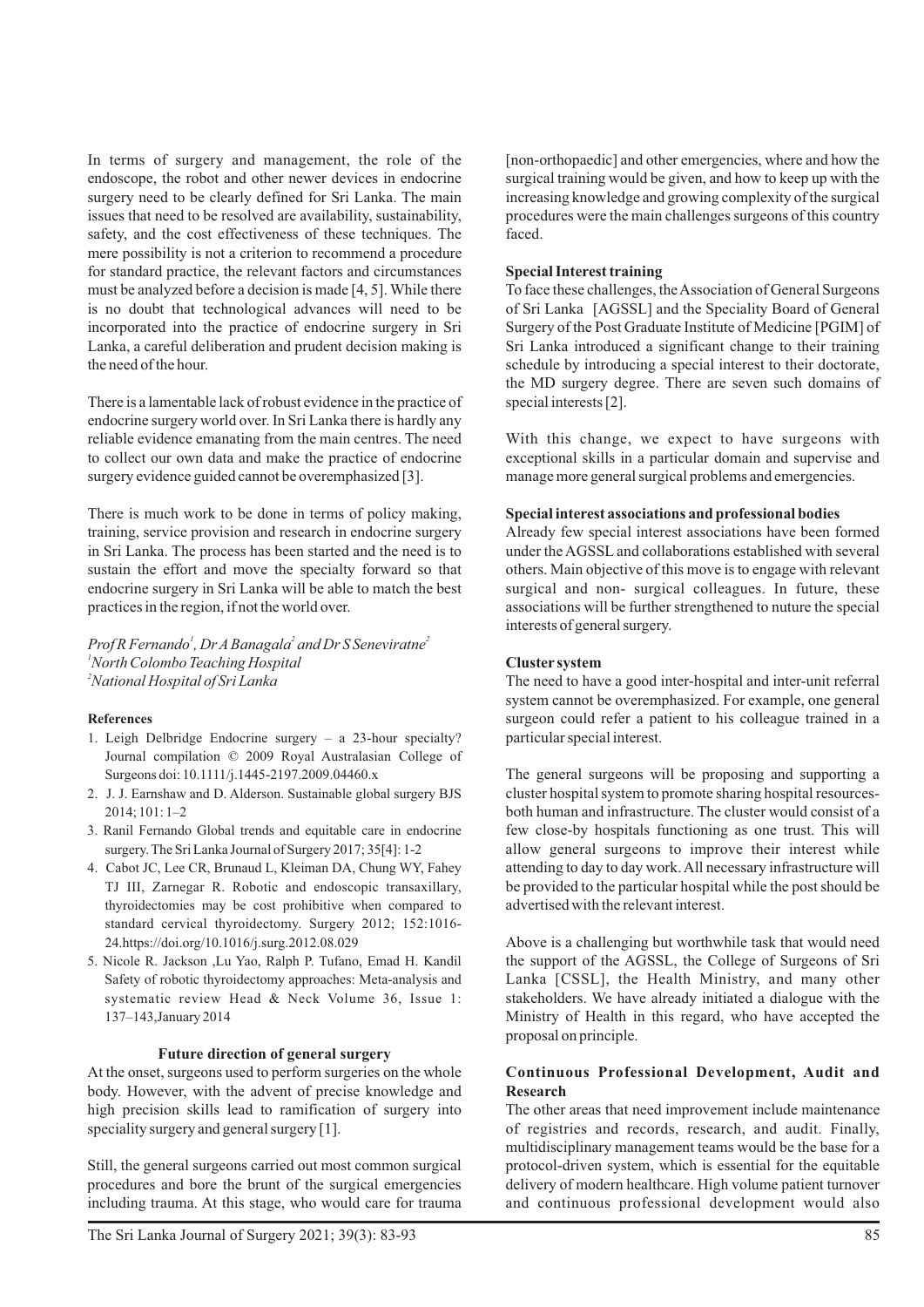facilitate collaboration with the international surgical fraternity.

Surgery is an evolving field, and the general surgeons of Sri Lanka are very much keeping abreast of these developments to serve the nation in the years to come.

*Dr H.L.D.S Ariyaratne [President] and Dr U Samarajeewa [Secretary], Association of General Surgeons of Sri Lanka.*

#### **References**

- 1. Sabiston Textbook of Surgery, Chapter 1, 2-19. page 15
- 2. https://pgim.cmb.ac.lk/index.php/surgery/#1477543420515 f32d1421-dfdb
- 3. Analysing public sector institutional capacity for health work force governance in the South-East Asia region of WHO G Cometto, E Nartey, T Zapata, M Kanda, Y Md… - Human resources for health, 2019
- 4. https://scholar.google.com/scholar?oi=bibs&cluster=12213511 413639570444&btnI=1&hl=en

**Hepato-pancreatico-biliary [HPB] surgery in Sri Lanka** Historically, HPB surgery was performed in relatively small numbers by the general surgical fraternity. Noteworthy amongst them were Dr K Yoheswaran at the Sri Jayawardenapura General Hospital, renowned for his prowess in pancreatic surgery and Professor Mohan De Silva who pioneered pancreatic surgery, at the Colombo South Teaching Hospital. Professor A H Sheriffdeen performed major liver resections with limited resources during his time at the University Surgical Unit of the NHSL.

The cornerstone for the progress of HPB surgery in Sri Lanka has been subspeciality training. Over the past two decades, Sri Lankan surgical trainees have trained in high volume, tertiary HPB surgery units in the UK, Australia and Hong Kong and obtained board certification in Gastrointestinal or General Surgery with a special interest in HPB surgery. This has led to an expansion in the spectrum of HPB surgery performed with vastly improved outcomes. Several units in teaching hospitals now have dedicated HPB surgery divisions, that serve as referral centres and perform complex HPB surgery including liver transplantation with outcomes comparable to international centres of excellence.

The Professorial Surgical Units at Colombo South Teaching Hospital [CSTH], Kalubowila, under Professor Aloka Pathirana, North Colombo Teaching Hospital [NCTH], Ragama under Professor Rohan Siriwardena, National Hospital of Sri Lanka [NHSL], Colombo under Professor S Sivaganesh and Teaching Hospital, Peradeniya [THP] under Professor Arinda Dharmapala perform the bulk of advanced HPB surgery in the country. The work in these units is augmented by advanced ERCP and endosonographic facilities and diagnostic and interventional radiological services at these centres.

In addition to the establishment of tertiary HPB surgical units, the concurrent development of specialist services in diagnostic imaging, interventional radiology, advanced ERCP and endosonography, critical care, oncology, and the multidisciplinary approach to complex pancreatic pathologies have had a major impact in improved care and outcomes in these patients. A new group of well-trained HPB surgeons taking up appointments at these established centres including Dr Suchintha Tillakaratne [NCTH], Dr Buddhika Dassanayake [THP], Dr Duminda Subasinghe [NHSL], Dr Malith Nandasena [CSTH], Dr Prabath Kumarasinghe and Dr Sandun Bulathsinhala are guaranteed to expand Sri Lankan HPB surgery to new horizons in the years to come.

The Sri Lanka Hepato-Pancreato-Biliary Association [SLHPBA] an affiliate of the International Hepato-Pancreato-Biliary Association [IHPBA] has served to foster links with regional and international experts in HPB surgery and enhance training opportunities. Over the coming years the SLHPBA has an ambitious agenda towards developing HPB surgery in the country. This includes enhanced educational activities in the form of biannual HPB master classes, the development of interactive online training modules for postgraduate trainees, establishing a national HPB surgery registry and formulation of national care pathways and guidelines for common conditions.

The establishment of care pathways leading to tertiary HPB surgical and liver transplantation units will go a long way to deliver state of the art care and improved outcomes. Clustering HPB surgeons, allied specialities and infrastructure in these tertiary units also facilitates efficient use of manpower and equipment in the years to come.

# *Prof S Sivaganesh [President], Sri Lanka Hepato-Pancreato-Biliary Association [SLHPBA]*

**Progress and future of colorectal surgery in Sri Lanka** World's first hospital dedicated to diseases of a single organ was started by Frederick Salmon in 1835 in City of London, United Kingdom and still lead the way in colorectal surgery as St Mark's hospital [1]. Worldwide, colorectal surgery has become a rapidly evolving specialty over recent years. Newer technologies and techniques are increasingly being used and have become part of surgical armamentarium [2]. Colorectal surgery gained it's recognition with introduction of 'colorectal interest in general surgery' and has become one of the most sort after training opportunities as part of the residency training by Postgraduate Institute of Medicine [PGIM] in Sri Lanka.

Existing researches indicated patients undergoing colorectal surgery may require a second operation 2 to 5.8% of the time [3]. Recognition of colorectal cancer as one of the successfully screened, prevented and treated conditions with emerged evidence on better outcome of colorectal interventions [4] carried out by 'colorectal surgeons'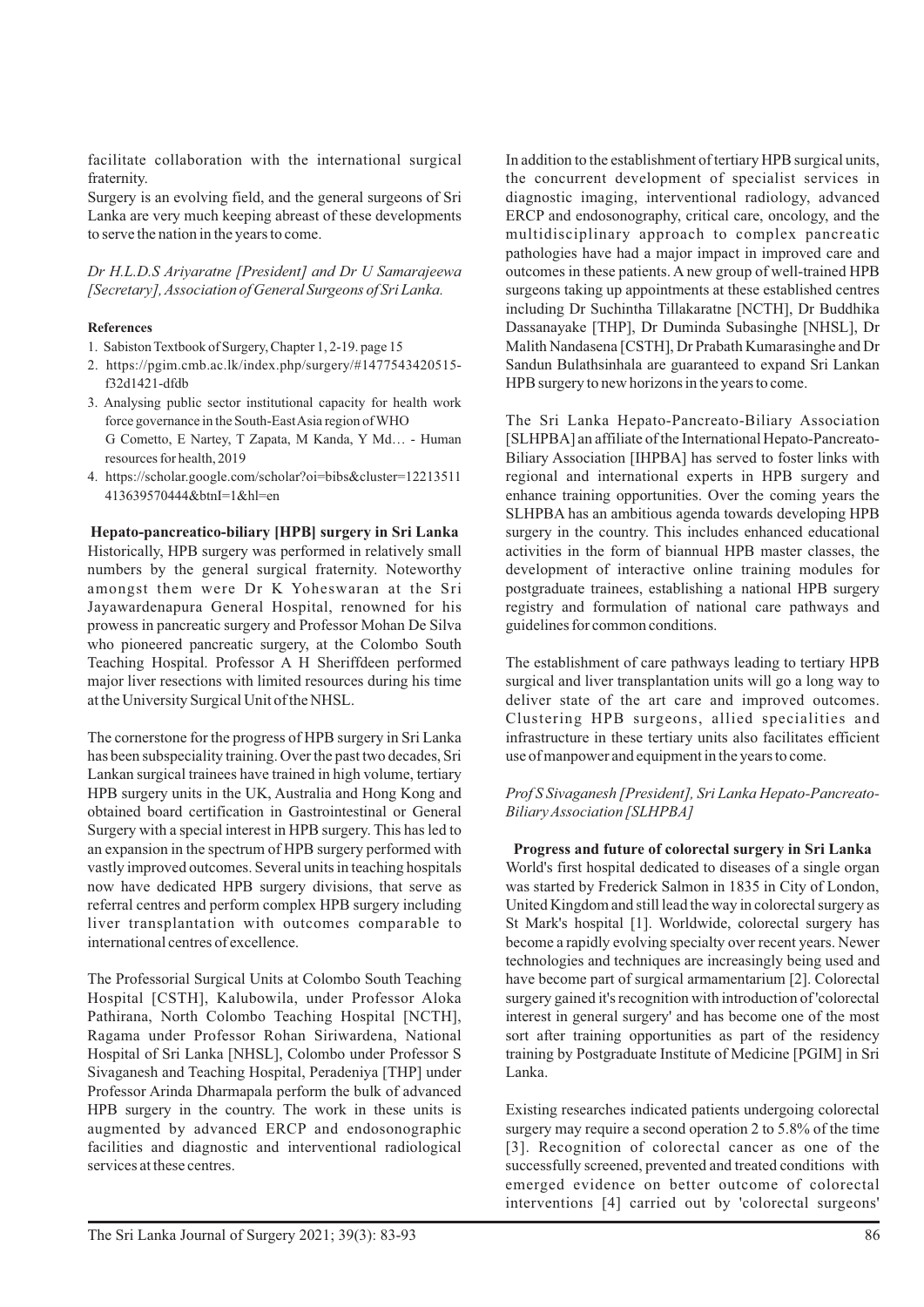highlighted the need to fine tune the skills of surgical trainees by a dedicated training process to deliver improved patient outcome.

At present there is no consensus and agreement in terms of managing various colorectal conditions in Sri Lanka thus stressing the need to implement guidelines, registries on diseases, regular national audits, and research. The lack of reliable data platforms on surgeries conducted within the country highlights the need for a registered database. Formulation of national guidelines, implementation of national registries on colorectal cancer, familial colorectal conditions, inflammatory bowel disease has started since the inception of Sri Lankan Association of Colorectal Surgeons[SLACS] in July 2021.

Minimal invasive surgery including laparoscopy and robotic surgery has been a major revolution in surgery and clearly has become a core technique in colorectal surgery [5]. Sri Lankan colorectal surgeons are acquiring mastery of the applications of laparoscopy but denied of opportunity to exposure in robotic surgery in evolution [6]. Anumber of new approaches have already evolved, some even aggressively marketed, even though they have not yet been sufficiently established or their impact adequately studied. It should be in the interest of colorectal surgical specialty to develop objective guidance to such efforts and determine the goals and possible benefit/risk analysis. They are yet to apply advancements in managing patients while critically assessing the role of some minimally invasive approaches, application of artificial intelligence, preoperative patient optimization, or comparing the outcomes of different innovative approaches to colorectal diseases.

Even though bulk of colorectal work is being carried out by various specialists in surgery, gastroenterology, oncology, pathology, and radiology; Sri Lanka as a country has an unmet need of at least one or two centers of excellence where advanced and complex colorectal and abdominal surgical care can be delivered in relevant specialties. It would provide a common platform to train and guide future colorectal surgeons in taking Sri Lankan surgical skills to world arena.

*Dr W Wijenayake [President], Sri Lankan Association of Colorectal Surgeons [SLACS]*

#### **References**

- 1. About Us St Mark's Hospital [Internet]. [cited 2021 Nov 14]. Available from: https://www.stmarkshospital.nhs.uk/about/
- 2. Pandey D, Yen CF, Lee CL, Wu MP. Electrosurgical technology: Quintessence of the laparoscopic armamentarium. Gynecology and Minimally Invasive Therapy. 2014 Aug 1;3[3]:63–6.
- 3. Tevis SE, Kennedy GD. Hot Topics in Colorectal Surgery: Postoperative Complications: Looking Forward to a Safer Future. Clinics in Colon and Rectal Surgery [Internet]. 2016 Sep 1 [cited 2021 Nov 13];29[3]:246.

Available from: /pmc/articles/PMC4991963/

- 4. Pak H, Maghsoudi LH, Soltanian A, Gholami F. Surgical complications in colorectal cancer patients. Annals of Medicine and Surgery. 2020 Jul 1;55:13–8.
- 5. Trinh BB, Jackson NR, Hauch AT, Hu T, Kandil E. Robotic Versus Laparoscopic Colorectal Surgery. JSLS : Journal of the Society of Laparoendoscopic Surgeons [Internet]. 2014 [cited 2021 Nov 14];18[4]. Available from: /pmc/articles/PMC4254480/
- 6. Priyantha T G A. Surgery for Colorectal Cancer in Sri Lanka: Open to Laparoscopy. Sri Lanka Journal of Surgery. 2018 Apr 30;36[1]:10.

**Future Directions of Services and Training in Neurosurgery** It is just more than a half century since establishment of Neurosurgery unit in Sri Lanka in 1956 under Dr Shelton Cabral [1]. Since then neurosurgery has progressed to a level where today is comparable to the international standard.

Dr Colvin Samarasingha well known neurosurgeon initiate and got down the first MRI machine into the country and installed at the NHSL. Introduction of microscopic neurosurgery was pioneered by Dr Lal Gunasekara the farther of modern neurosurgery. Novel chapter of neurosurgery began in 2010 when the state of art Neuro Trauma Centre was opened as a result of hard work done by Dr Sunil Perea [1], who revolutionized modern neurosurgery in Sri Lanka. Each and every neurosurgeon in the country has dedicated and contributed to the development of neurosurgery.

One of the major mile stone of neurosurgery in Sri Lanka was establishment of Neurosurgeons Association of Sri Lanka in 2006 under the leadership of Dr Jaliya Lokuketagoda to bring all neurosurgeons in the country together [1].

Initially there were only two neurosurgeon in the country for 22 million of population, but now the number has risen to 24 Neurosurgeons serving in all nine provinces, including private sector.

According to WHO criteria there should be 0.5 to 1 neurosurgeons per 100, 000 population, hence Sri Lanka need at least 110 neurosurgeons [7]. Major obstacle for not having adequate number of neurosurgeons in the country has been identified as the lack of a structured neurosurgery training program.

Our main objective for next five years is to establish Neurosurgery MD program there by attracting more trainees in to the system to full fill the minimum number of neurosurgeon requirement within next 25 years [3,4].

As the number of neurosurgeons increase we are hoping to establish more fine subspecialties among neurosurgery improving the quality of neurosurgical care. The recent establishment of Paediatric neurosurgery unit at Lady Ridgway Hospital and Epilepsy Neurosurgery Unit at the NHSL provide a highly specialized service [2,3,4].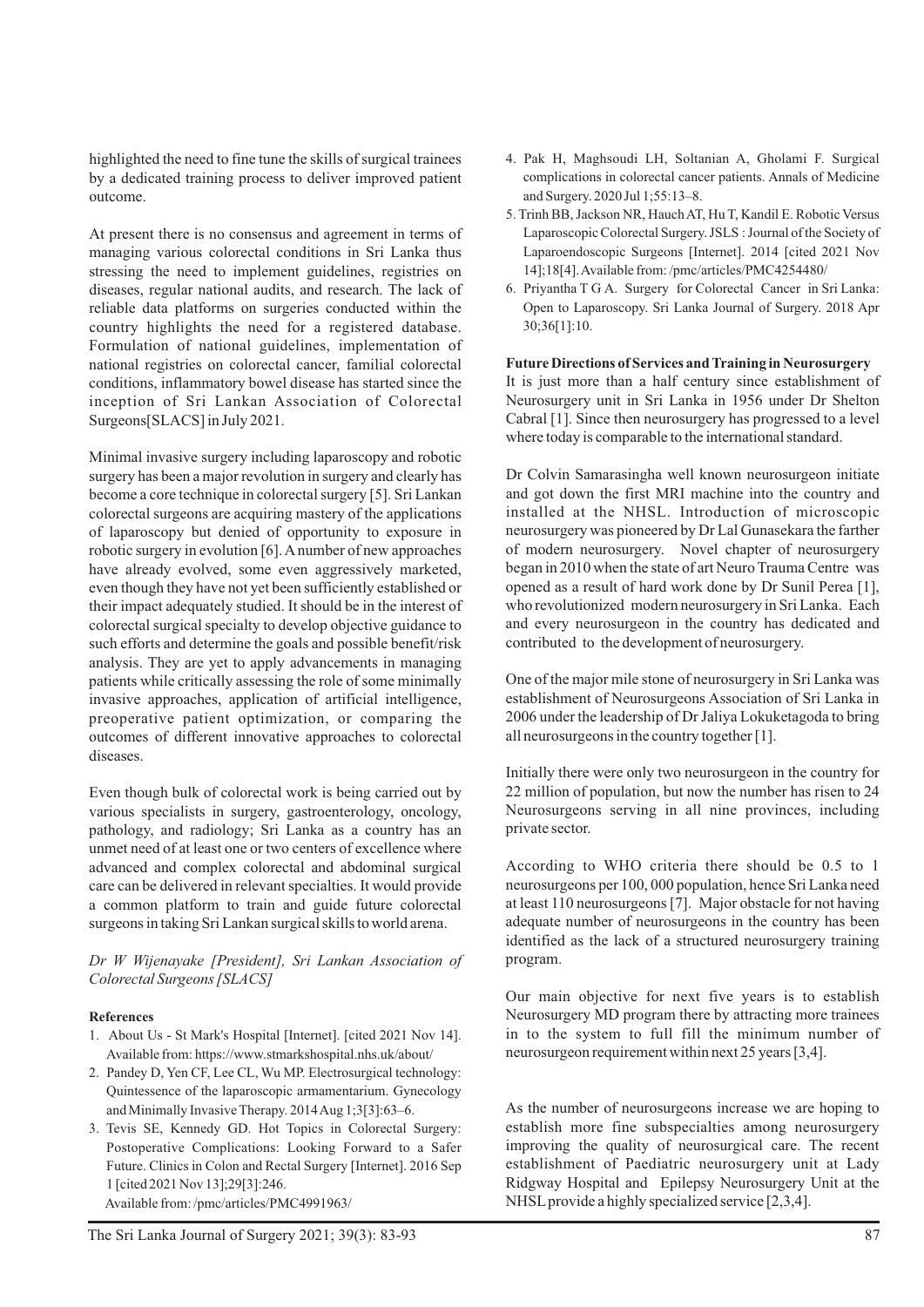Despite most proportion of spinal trauma , degenerative spinal disease and almost all the spinal tumours being managed by the neurosurgeons, sometimes care given was not satisfactory due the time constraints. However our future plan of specialized spine centers intended to be establish in Ragama, Digana and Anuradhapura will cater for the whole nation [2]. Further expansion of neuro trauma care is another objective for the near future.

We as the association of Neurosurgeons of Sri Lanka are happy to declare that we are achieving our goals of development of neurosurgery in a timely fashion for the benefit of the public of Sri Lanka.

*Dr Nirukshan Jayaweera [Consultant Neurosurgeon, Lady Ridgeway Hospital for Children], Neurosurgeons Association of Sri Lanka*

#### **References**

- 1. Lokuketagoda JR, Gunasekara LW. Evolution of Neurosurgery in Sri Lanka. World Science 2011. http://www.worldsci.com/read.aspx?id=80
- 2. Health strategic master plan 2016 2025 ; curative services , Colombo Policy Analysis and Development Unit . Ministry of Health , 2016.

http://www.health.gov.lk/moh\_final/english/public/elfinder/files /publications/HMP2016-2025/Curative%20%20Services %20%20-.pdf

- 3. Health Master Plan 2017 and beyond, Recommendations for Neurosurgery, Neurosurgeons Association of Sri Lanka. [Proposal by NSASL] 15th September 2015.
- 4. Neurosurgery Carder Projection for 2020 and beyond. Neurosurgeons Association of Sri Lanka. [Proposal by NSASL] March 2015.
- 5. Neurosurgery Work Force in Australia Supply and Requiremnt, 1999-2010, Australian Medical work force Advisary Comittiee. 2000. http://amwac.health.nsw.gov.au
- 6. British Neurosurgical Work force plan 2000-2015, M J Neloson, April 2000.
- 7. The global neurosurgical workforce: a mixed-methods assessment of density and growth. https://thejns.org/view/journals/j-neurosurg/130/4/articlep1142.xml.

#### **Future direction of Oncological surgery in Sri Lanka**

Oncological surgery in Sri Lanka cannot be separated from the history of the of Cancer Institute at Maharagama , which was built in 1961. Initially general surgeons with a special interest in head and neck surgery, oesophageal and other intra abdominal surgery, breast surgery as well as sarcoma surgeries were stationed at this hospital and performed complex cancer surgery resections and reconstructions. Over a period of time this hospital acquired a complete oncological infrastructure with facilities such as surgery, chemotherapy, target therapy, radiotherapy with latest therapy planning systems, bone marrow transplantation,

In this backdrop, Post graduate Institute of Medicine initially incorporated cancer surgery to the MD surgery registrar training programme. Surgical Oncology was later recognized as a as a separate training programme for senior registrar training consisting of 2 years of local post MD training followed by 1 or 2 years of overseas training. At present the recognized cancer surgery training units are located at Maharagama, Kandy , Galle and Kurunagala. There is also a separate speciality board for Oncological surgery to oversee the training programme. The Speciality board has laid down a prospectus for Oncological surgical training and this format has to be full filled by any current or future trainee to be eligible for accreditation in Oncological surgery.

The National Cancer Control Programme along with the ministry of health has putout a National Strategic Plan for future direction of Oncological facilities in Sri Lanka. As a part of this programme 9 regional cancer centers were developed to cover 9 provinces of the country and at present there 22 oncosurgeons in government service. The future projection is to further expand these units by upgrading existing facilities and the specialised cadre. In addition some oncosurgeons are attached to universities and some are permanently working in the private sector . So there is much potential to absorb many enthusiastic trainees to the exiting field of cancer surgery training of which has the hallmark of exposure to complex surgeries in high volume centers in a multidisciplinary setup .

Oncosurgical units currently provide complex Oncological resections , plastic surgical reconstructions, laparoscopic surgery, diagnostic and therapeutic endoscopy including stenting , chemotherapy port insertion, HIPEC and any other surgical support required by the cancer patients. All these OncoSurgery units work in close collaboration with the clinical oncology units in the same hospital. Regular multidisciplinary meeting with the Oncologist, Oncological surgeons, Pathologists and Radiologists are held to discuss complex and interesting cases thus providing best possible care to the patient. Addition of new facilities such as Robotic surgery and intra operative radiotherapy therapy are some areas we are lacking at present and should be thought as projects for future. We have developed strong collaborations with many high end centers such as Royal Marsden hospital UK, Christie Cancer hospital in Manchester and number of other hospitals in the UK and Australia who regularly request for our trainees. Sri Lanka association of Surgical Oncologist was also established to look into different aspects of oncological surgery.

In future we plan to specialize in different areas of Oncological surgery such as breast, endocrine, head and neck ,sarcoma etc. to give an overall better care to the patient. For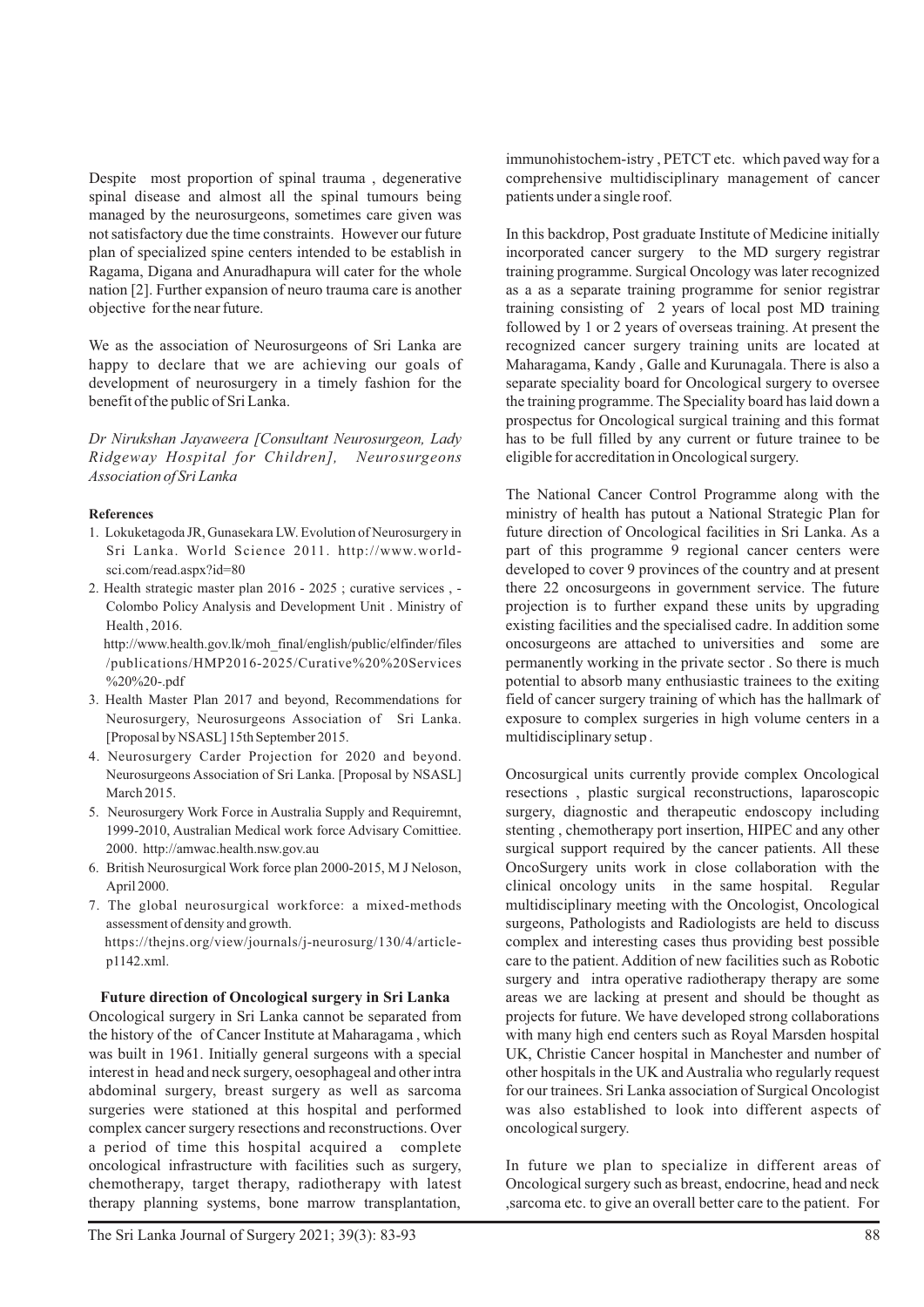these sub specialized surgeons to have adequate work in their chosen fields, we are currently looking at ways of improving infrastructure facilities and referral pathways .

# *Dr K De Silva [President], Sri Lanka Association of Surgical Oncologists*

### **The future direction of orthopaedic surgery**

Orthopaedic surgery is a rapidly advancing field where novel engineering technology is leveraged to improve patient care. The most recent advances in orthopaedic surgery are in the fields of diagnostics, reconstruction techniques for joint instabilities, and arthroplasty.

Better diagnostic techniques make our jobs easier and improve overall patient outcomes. Since Roentgen invented X rays in 1895, medical imaging has improved to a great extent. Currently, we rely on MRI scans for soft tissue pathologies, which has now evolved to 7 Tesla resolution and dynamic scans. CT scans have enabled better visualisation of bone; recent advances in 4D CT scans help us better understand joint instabilities and impingement.

Moving from low radiation options to no radiation options, biplanar videography has been validated to study small joint kinematics.

A low radiation option for fluoroscopy is available in the theatre, enabling the 'mini fluro scanner' for small joints safer for patients and surgeons. 'O-arm' imaging devices provide 3- D visualisation and multiplanar image visualisation at the same time for complex spine and shoulder surgeries.

Arthroscopy is possible for every joint, enabling minimal access surgery. The chip-on-tip Nano Scope combines 1 mm imaging sensors, LED lighting, image management, and tablet controlling device. Nano Scope combined with Wide-Awake Local Anaesthesia No Tourniquet surgery [WALNT] helps perform diagnostic procedures at the bedside. This can massively reduce costs for operating theatres and facilitates patients' return to everyday life early.

Computer-assisted surgery [CAS] and robotic-assisted surgery [RAS] improve the positioning of implants during joint arthroplasties and spinal surgeries. Most studies have reported that computer-assisted navigation reduces the chances of implant malpositioning, improving the consistency of positioning and alignment.

3D printed models are used for complex fractures and osteotomies. In contrast to conventional templating, the current fracture templating is done on 3D models and 3D printed models. This gives the surgeon a better understanding of the reduction and fixation of a difficult fracture.

Moving forward with this technology, many developed countries use custom-made implants for challenging Educating future Orthopaedic surgeons has reached new heights with 3D printed soft tissue models. Currently, there are 3D printed soft tissue models which almost simulate a real joint with ligaments. These are used for surgical training instead of cadavers, overcoming the costs for maintaining cadaver labs and avoiding ethical issues related to human cadaver use.

These advancements in every imaginable facet of Orthopaedics will transform how we treat patients and push the boundaries of what's possible. Ultimately, what matters are the patient outcomes and quality of life. My hope is that the future orthopaedic surgeon will have better tools and techniques to improve the lives of patients and achieve feats that we can only dream of.

# *Dr Rukshan Sooriyarachchi [President], Sri Lanka Orthopaedic Association*

# **Future of Paediatric Surgery in Sri Lanka**

The specialty of paediatric surgery in Sri Lanka, has grown progressively over the last 30 years. Even though specialised paediatric surgical services was offered in the country since 1960's, the appointment of the first board certified consultant paediatric surgeon took place in the early 1990's. Since then, about 25 paediatric surgeons have obtained board certification with the Post Graduate Institute of Medicine [PGIM] . Over the last few years, many trainees have also taken up the specialty of paediatric surgery, adding to the existing pool of qualified specialists in the near future.

Until a few years ago, Lady Ridgeway Hospital for Children [LRH] was the only training centre for paediatric surgical subspecialty training. Later on, teaching hospital - Kandy was recognised as a training centre a few years ago. Relevant measures are being undertaken for the accreditation of teaching hospitals Galle and Sirimavo Bandaranayake hospital - Peradeniya [SBH] as additional training centres in the near future and this will increase the capacity for training of future specialists in paediatric surgery, both local as well as international.

For a considerable period of time, specialised paediatric surgical services were available only in Colombo, Kandy, and Galle districts. Currently, the services have been expanded to cover most of the areas of the country and plans are underway to establish paediatric surgical units at each provincial general hospital level.

In the developed world, certain paediatric surgical services are being centralised resulting in the development of centres of excellence for provision of specialised services such as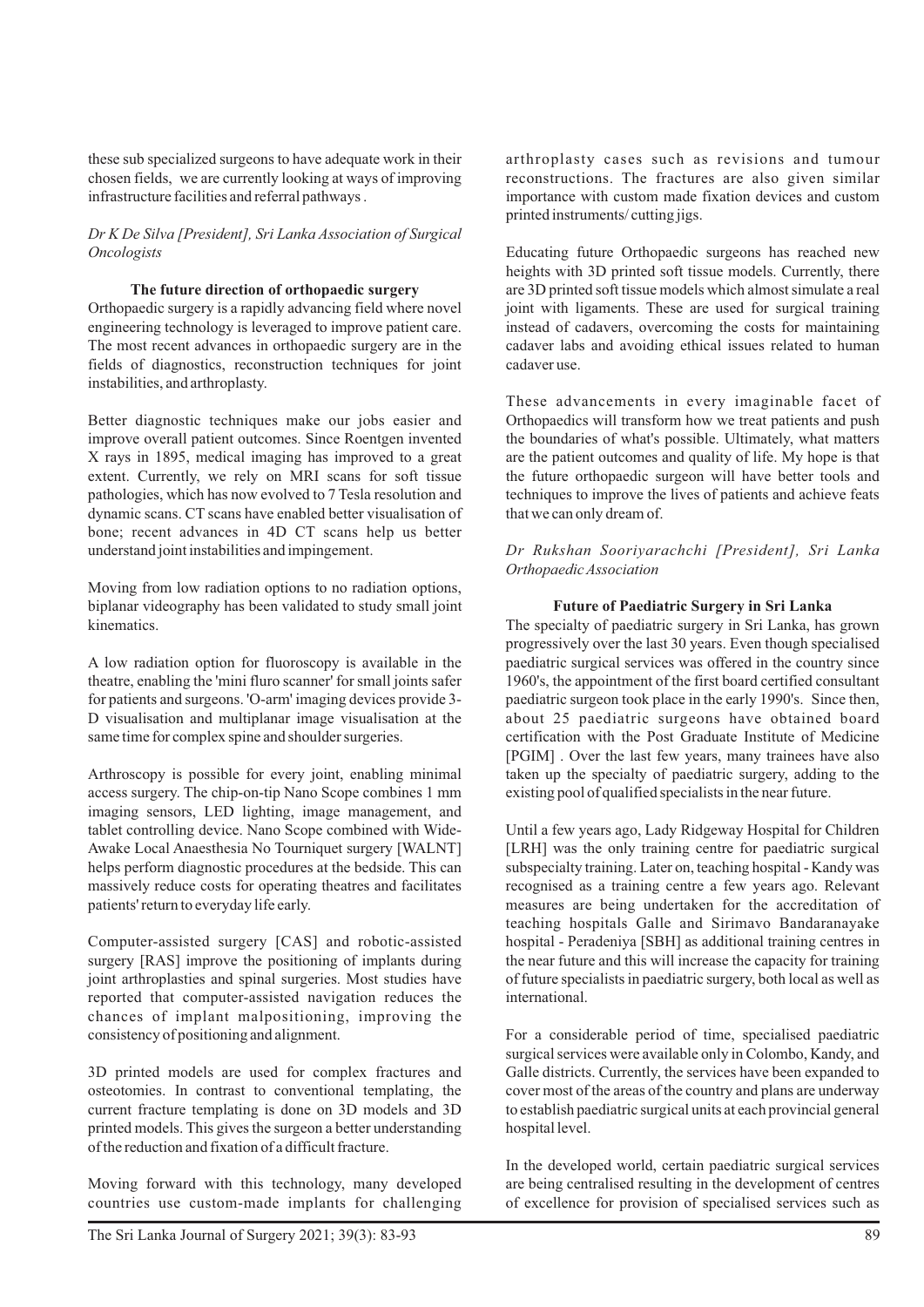organ transplantation and management of rare, complex congenital anomalies such as bladder exstrophy [1]. In future, with the establishment of adequate paediatric surgical services across the country, centralisation of services could be achieved utilising main children's hospitals such as LRH & SBH.

Minimally invasive surgery is performed in most paediatric surgical centres in Sri Lanka, at present. In future, it will be expanded to include most common paediatric surgical conditions including neonatal conditions such as congenital diaphragmatic hernia, oesophageal atresia, duodenal atresia etc.

Paediatric urology forms a significant proportion of a paediatric surgeon's workload. In most parts of the world, it has emerged as a distinct subspecialty [2]. Plans are being developed to start a separate training program in paediatric urology and in the future, board certified paediatric urologists will be appointed to centres such as LRH and SBH.

*1,2 <sup>2</sup> <sup>2</sup> Naveen Wijekoon , Ananda Lamahewage , B. A. D. Jayawardena*

*<sup>1</sup> Department of Surgery, University of Colombo, Sri Lanka*

*<sup>2</sup> Department of Paediatric Surgery, Lady Ridgeway Hospital for Children, Sri Lanka*

#### **References**

- 1. Durkin N, Davenport M. Centralization of Pediatric surgical procedures in the United Kingdom. Eur J Pediatr Surg. 2017 Oct;27[5]:416-421.
- 2. Gangopadhyay AN. Pediatric Surgery in rural India: Past, Present and Future. J Indian Assoc Pediatr Surg. 2020 Jul-Aug;25[4]:193-194.

#### **Reinforcing national trauma system development in Sri Lanka**

#### **Perspective of a trauma burden in Sri Lanka**

Trauma accounts for 11% of the total global burden of disease. Approximately 90% of permanent and temporary disability due to injury occurs in low and middle-income countries  $[1-3]$ . Trauma has been the leading cause of hospitalization in Sri Lanka over the last two decades. In 2019, approximately 1,136,000 trauma patients were admitted to government hospitals. It is the 10th cause of hospital deaths in 2019 with reported 2000 cases [2]. High road crash fatality and injury rates on Sri Lanka's roads are undermining the economic growth and progress made over the past decade in reducing poverty and boosting prosperity. Estimated annual road traffic deaths per capita are twice the average rate in high-income countries and five times that of the best performing countries in the world. Available data indicate an average of 38,000 crashes annually which result in approximately 3,000 fatalities and 8,000 serious injuries. [5].

**Gaps in existing trauma care** With World Health Organization [WHO] guidance, the Ministry of Health, and Indigenous Medical Services [MoH] embarked on several major trauma system improvement projects. These measures include, accident and emergency policy [March, 2015], identifying emergency medicine as a post graduate specialist program [2012], establishing 1990 Suwasariya as field Emergency Medical System [2016], establishing disaster management center under disaster management council [2005] and implementation of national injury surveillance system [2017] [6–10]. The College of surgeons of Sri Lanka [CSSL] has been the main provider of trauma training in Sri Lanka with established courses including Primary Trauma Care [PTC], National Trauma Management Course [NTMC], Advanced Trauma Life Support [ATLS][11]. Aforementioned policy and governance structure has guided the existing comprehensive hospital network, with highly qualified health care staff towards reasonably sound trauma service in Sri Lanka . At the same time there is a recently established emergency ambulance service [Suwaseriya] providing prehospital care. The disaster management center coordinated by the National Council for Disaster management has a comprehensive network that incorporates a regional administrative system. However there is a significant coordination and communication gap between these three services .

#### **CSSLendeavours to fill the gaps**

In 2021 under the leadership of Prof Srinath Chandrasekera, CSSL established a trauma committee with 6 pillars [policy and governance, prevention, pre-hospital care, in hospital care, rehabilitation and training] to facilitate MoH, in congregating all stakeholders together with a shared vision of trauma system development. Trauma committee leaders met monthly at CSSL headquarter to develop, implement, and assess the progress in developing nationwide integrated, comprehensive trauma systems. This encompasses prehospital, hospital and rehabilitation care with the goal of minimizing the short- and long-term health impacts on trauma victims. Trauma committee of CSSLhad multiple round table meetings with WHO Sri Lanka office, MoH, Sri Lanka Medical Association [SLMA] , Sri Lanka College of Military Medicine [SLCOMM] and disaster management council to develop a policy plan for next 10 years which is summarized in Table 1. The Committee of Trauma CSSL worked on negotiations, collaborations, and if needed providing resources to address existing communication and administrative gaps. The aim was to develop an excellent trauma care system, which few countries with comparable economic status can claim. As the main workforce, which provides essential trauma care services, membership of the college of surgeons could be an invaluable asset to the MoH in particular and to the public of Sri Lanka in general in these endeavours. Traditionally, College of surgeons have been playing a pivotal role in training doctors and nurses through a well-established array of trauma courses and it is the strength and backbone of this endeavour. While PTC, NTMC, ATLS are intended for training necessary skills within the golden hour of trauma as a baseline, decision Making in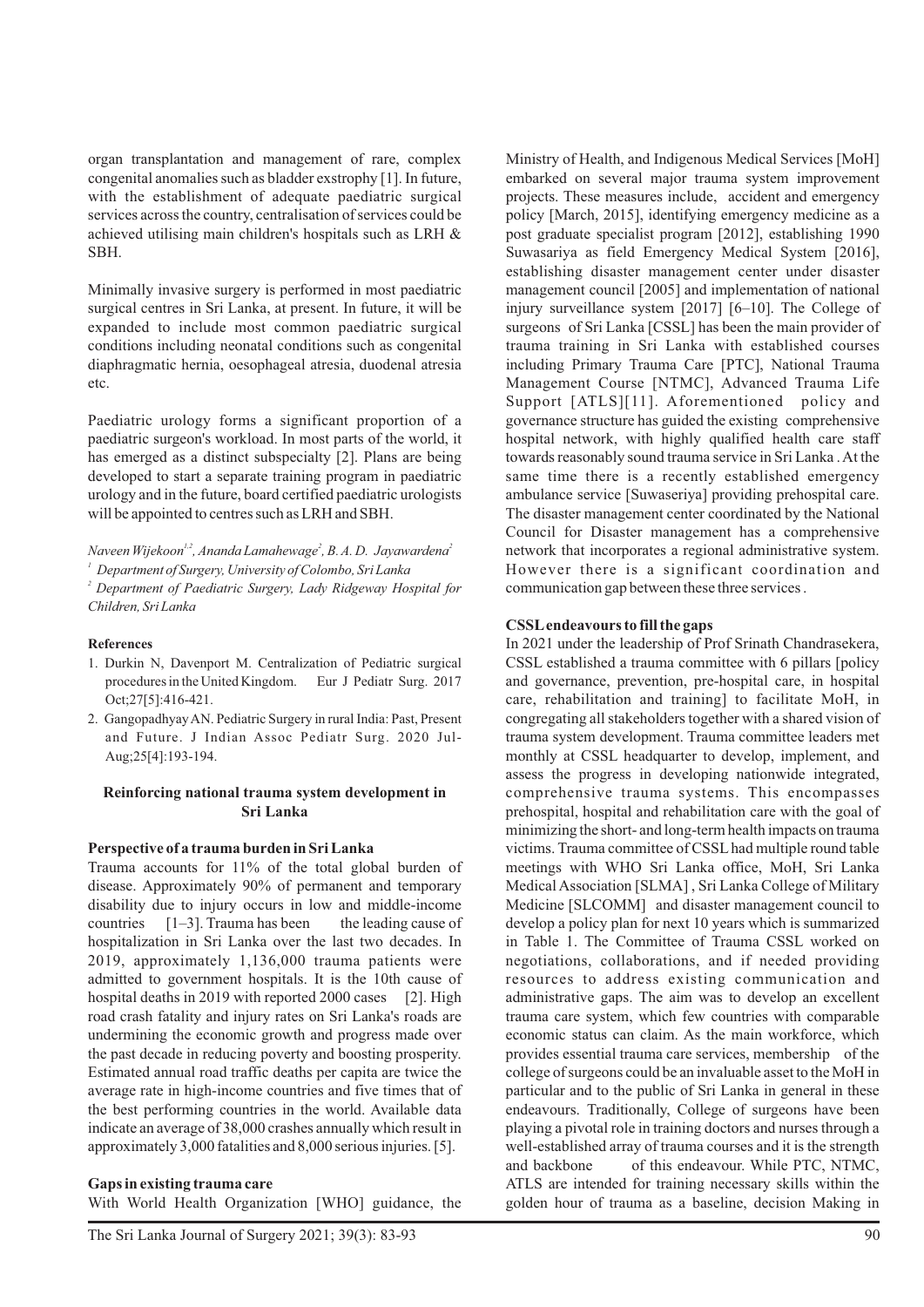Major Trauma [DMMT] course focuses on developing skills for advanced surgical management options for definitive trauma care. Initial trauma care for nurses [ICTN] course is intended to give basic skills in managing initial trauma care for nurses. Further Emergency Sonography for Trauma Care [ESTC] course impart knowledge on ultrasound principles and hands-on experience of performing eFAST. Additionally, CSSL conducts an annual Severe Burns Emergency Management Course [SBEMC] and a Hand surgery workshop.

Above mentioned committees are connected together through the policy and governance committee to spearhead the movement by partnering with MoH,WHO, other colleges, academia and the public. Further, policy and governance committee is entrusted with development of trauma registry and research. Authors are confident that with the dedicated effort of committee members, CSSL will achieve its objectives within a decade by well-structured short and longterm plans.

# **Acknowledgement**

We would like to thank the dedicated effort of all the committee chairs and members in this historical endeavour.

*Mihira Banadara, Amila Ratnayake, Bingumal Jayasundara, Mahanama Gunasekera, Nissanka Jayawardane, Hasantha Thambavita.*

#### **References**

- 1. A60\_R22-en.pdf [Internet]. [cited 2021 Oct 5]. Available from: https://apps.who.int/iris/bitstream/handle/10665/22596/A60\_R 22-en.pdf?sequence=1&isAllowed=y
- 2. A H S 2019.pdf [Internet]. [cited 2021 Oct 5]. Available from: http://www.health.gov.lk/moh\_final/english/public/elfinder/file s/publications/AHB/AHS%202019.pdf
- 3. Vos T, Lim SS, Abbafati C, Abbas KM, Abbasi M, Abbasifard M, et al. Global burden of 369 diseases and injuries in 204 countries and territories, 1990–2019: a systematic analysis for the Global Burden of Disease Study 2019. The Lancet. 2020 Oct 17;396[10258]:1204–22.
- 4. Mock C, Joshipura M, Arreola-Risa C, Quansah R. An Estimate

| Sub committee                | Actions planned                                                                             |
|------------------------------|---------------------------------------------------------------------------------------------|
| Policy and governance        | Spearhead the effort with connecting other partners in trauma care delivery and             |
|                              | development.                                                                                |
|                              | Additionally, this committee will support the MoH effort in digitizing health records by    |
|                              | providing subject matter expertise to identify minimum data sets, data sources and data     |
|                              | collection techniques related to trauma care.                                               |
| Preventive and public health | To create a greater level of awareness & commitment among public and decision-making        |
|                              | bodies on injury prevention in automobile, occupational, domestic, and other trauma.        |
|                              | To integrate stakeholders of the prevention of trauma network which include the Ministry    |
|                              | of Health, World Health Organization, Sri Lanka Medical Association, Police department,     |
|                              | Judiciary and other interested parties to develop and implement strategies.                 |
| Prehospital care             | CSSL has already signed an MOU with SUWASERIYA foundation to get involved in training       |
|                              | of ambulance crew, integration of prehospital care system with hospital care system,        |
|                              | providing subject matter expertise required for developing protocols for patient care and   |
|                              | improving efficiency of patient handing over process and research work.                     |
| In hospital care             | To improve in hospital treatment by suggesting necessary resource allocations and           |
|                              | adjusting hospital protocols and designs. Development of trauma manuals for doctors         |
|                              | working in emergency units has already been undertaken.                                     |
|                              | Introducing a cluster system among regional hospitals for trauma care will be considered    |
|                              | together with a policy and governance subcommittee. The college believes the quality of     |
|                              | trauma care can be improved by such a cluster system.                                       |
| Rehabilitation               | The college envisages to establish a full -fledged rehabilitation unit per each province.   |
|                              | Since it is a major financial and logistic undertaking, it needs government blessings and   |
|                              | support from well-wishers. The rehabilitation subcommittee will be working along with       |
|                              | the MOH to reach this goal.                                                                 |
| Training                     | The college will be expanding its training activities with an aim of providing<br>mandatory |
|                              | training to all doctors involved in<br>trauma care, especially those in primary care units, |
|                              | emergency treatment units, accident, and emergency units, surgical SHOs. Further            |
|                              | expansion of training nurses, training of SUWASERIYA paramedical staff, training of three   |
|                              | wheel and taxi drivers and bystander training for "stop the bleed" and team training in     |
|                              | trauma care would be undertaken by college of surgeon in near future                        |

Table 1. Trauma sub-committees and their objectives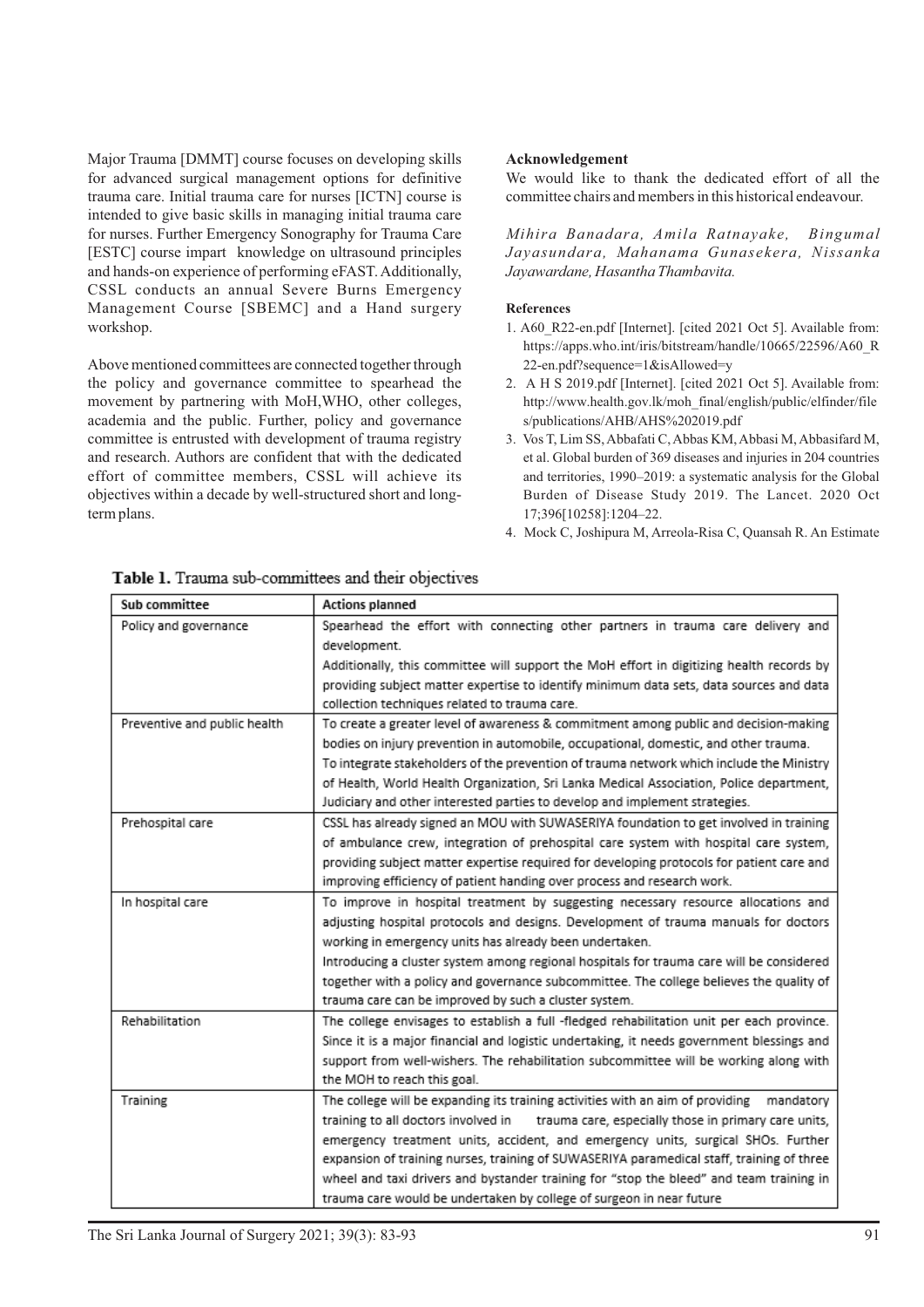of the Number of Lives that Could be Saved through Improvements in Trauma Care Globally. World J Surg. 2012 May 1;36[5]:959–63.

- 5. World Bank. Delivering Road Safety in Sri Lanka: Leadership Priorities and Initiatives to 2030 [Internet]. Washington, DC: World Bank; 2020 Feb [cited 2021 Oct 5]. Available from: https://openknowledge.worldbank.org/handle/10986/33341
- 6. 15\_Accident n Emergency.pdf [Internet]. [cited 2021 Oct 5]. Available from: http://www.health.gov.lk/moh\_final/english/public/elfinder/file

/publications/publishpolicy/15\_Accident%20n%20Emergency. pdf

7. National Council for Road Safety [Internet]. [cited 2021 Oct 5]. Available from: https://www.transport.gov.lk/web/index.php?option=com\_

content&view=article&id=90&Itemid=191&lang=en

- 8. PGIM [Internet]. [cited 2021 Oct 5]. Available from: https://pgim.cmb.ac.lk/index.php/md-emergency-medicine/
- 9. Disaster Management Act [Internet]. [cited 2021 Oct 5]. Available from:

 http://www.dmc.gov.lk/index.php?option=com\_content&view= article&id=28&Itemid=188&lang=en

- 10.18-2018\_E.pdf [Internet]. [cited 2021 Oct 5]. Available from: https://www.srilankalaw.lk/gazette/2018\_pdf/18-2018\_E.pdf
- 11.The College of Surgeons of Sri Lanka [Internet]. [cited 2021 Oct 5]. Available from: https://surgeons.lk/

# **The future of Urological surgery in Sri Lanka**

The specialty of urological surgery in Sri Lanka commenced as a single unit at the then Colombo General Hospital in 1954. Now it has made vast strides serving needs of the population and currently is in a state of progressive flux with an evolving repertoire of endoscopic, laparoscopic, and open surgical techniques.

The change of demographics across the world and in Sri Lanka, and changing socio-economic trends have caused a rising demand for urological services for illnesses such as malignancies and urinary stone diseases and changes in health-seeking behaviour.

#### **Towards further expansion of expertise**

By the year 2025, Sri Lanka is likely to have 1 urologist per 500,000 population. However, there are restrictions to expansion in the current specialist placement system of the state health sector. Innovative approaches are needed to surmount these limitations and challenges. The concept of sub-specialization according to patient cohorts [e.g. paediatric urology, onco-urology] or types of surgical expertise [e.g. reconstructive urology, robotic/laparoscopic urology], is one of them.

# **Towards expansion of structure**

The traditional approach of stand-alone urology departments needs to change to cater to the national needs. There should change and evolve towards the next level of service expansion with well-equipped centres of excellence. TAll established key university teaching hospitals need to develop as centres of excellence. Each centre needs to be staffed by 5 – 10 urological surgeons with focused sub-specializations and they will be fed by clustered general urology units in the region. The centres of excellence need to be equipped with adequate and excellent infrastructure facilities. General urology cases should shared by consultants in the centre or referred to feeding general urology units in a given cluster. Feeder units would refer the complicated patients to the centre and also carry out basic urology care including the common urological procedures.

The College of Surgeons of Sri Lanka [CSSL] and the Sri Lanka Association of Urological Surgeons [SLAUS] are currently working on a programme where urological surgeons in the state sector who lack facilities for specialized stone surgery can bring in patients for such surgery to a dedicated centre.

Going parallel with the described centres in the state sector, the development of private sector urological services too will be encouraged.

# **Taking training in urology to the next level**

An overhaul of the current post-MD sub-specialization to urological surgery is long overdue. While this debate is ongoing in the postgraduate programme, the CSSL and the SLAUS have initiated an internationally acceptable exit certification of specialist training in urology. This is bound to elevate the international standing of Sri Lankan urology. Reaching out to international urology associations both regionally and internationally will help to make Sri Lanka an important player in global urology fraternity.

Home grown scientific research, publications and presentations will be facilitated. As a surgical field which is advancing rapidly a reliable centrally held data set by regular national audit has come to the fore. SLAUS has taken the initiative to collect the national urological cancer audit at and plans to roll it out to other urological conditions. Research across all levels of urological practice is encouraged with subsequent presentation and publication.

*Dr Suren De Zylva [President] and Dr Kalana Parana Palliya Guruge [Secretary] of Sri Lanka Association of Urological Surgeons*

**Progress and Future of Vascular Surgery in Sri Lanka** Vascular surgery as a standalone specialty has developed in Sri Lanka since the beginning of this millennium. The epidemic of diabetes mellitus and increasing life expectancy in Sri Lanka has resulted in a significant increase in vascular workload in general, and extremity occlusive arterial disease in particular.

Interestingly the bulk of vascular disease presents as lower extremity ulceration in patients with diabetes mellitus and varicose veins. Traditionally, the bulk of this work has been